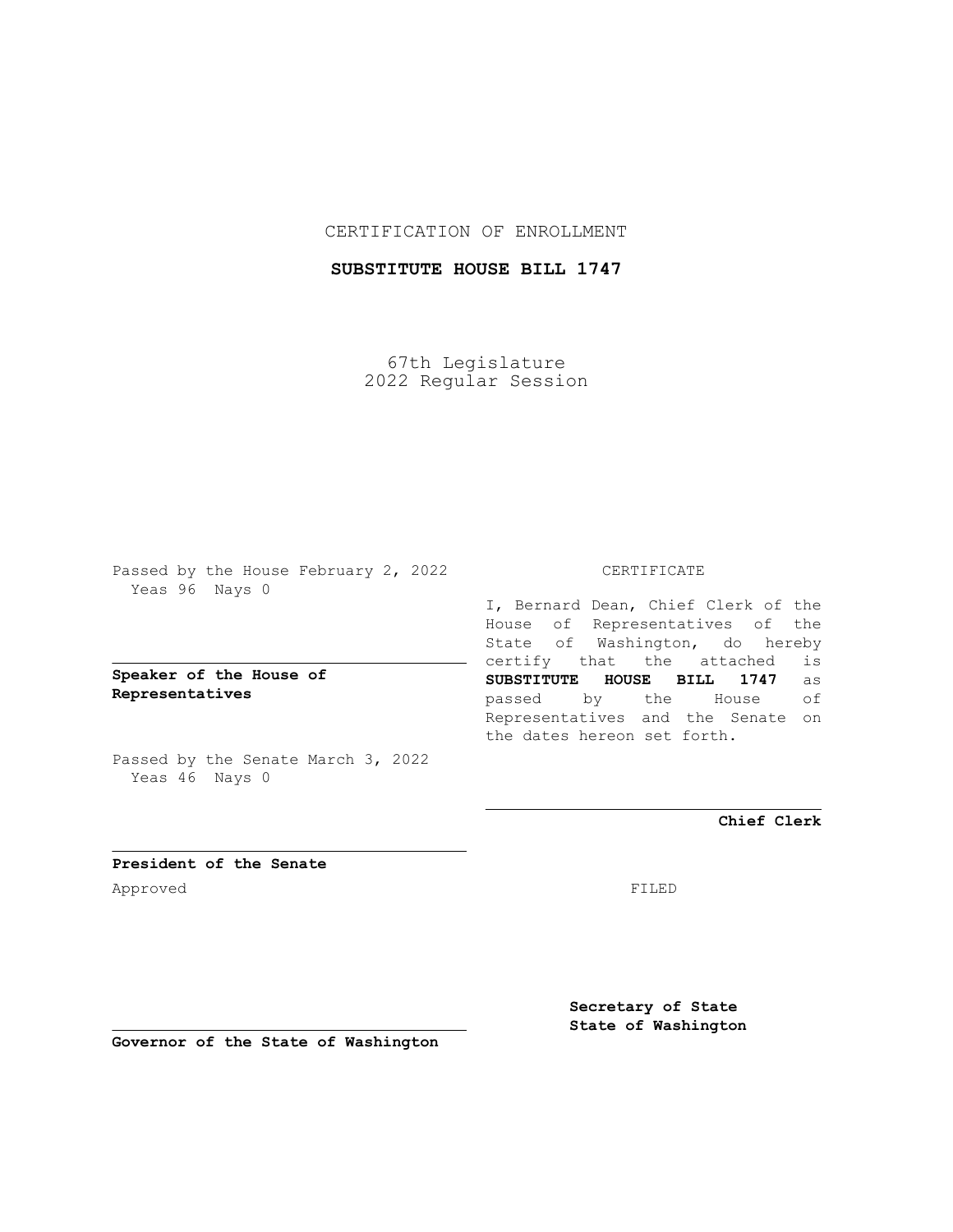#### **SUBSTITUTE HOUSE BILL 1747**

Passed Legislature - 2022 Regular Session

#### **State of Washington 67th Legislature 2022 Regular Session**

**By** House Children, Youth & Families (originally sponsored by Representatives Ortiz-Self, Taylor, Davis, Peterson, Ryu, Orwall, Dolan, Simmons, Ramos, Wicks, Valdez, Fitzgibbon, Morgan, Stonier, Goodman, Ormsby, Macri, Harris-Talley, and Frame)

READ FIRST TIME 01/31/22.

1 AN ACT Relating to supporting relative placements in child 2 welfare proceedings; and amending RCW 13.34.145, 13.34.180, 3 13.34.210, and 74.13.062.

4 BE IT ENACTED BY THE LEGISLATURE OF THE STATE OF WASHINGTON:

5 **Sec. 1.** RCW 13.34.145 and 2020 c 312 s 118 are each amended to read as follows:6

 (1) The purpose of a permanency planning hearing is to review the permanency plan for the child, inquire into the welfare of the child and progress of the case, and reach decisions regarding the permanent 10 placement of the child.

 (a) A permanency planning hearing shall be held in all cases where the child has remained in out-of-home care for at least nine months and an adoption decree, guardianship order, or permanent custody order has not previously been entered. The hearing shall take 15 place no later than  $((\text{twelve}))$  12 months following commencement of 16 the current placement episode.

 (b) Whenever a child is removed from the home of a dependency guardian or long-term relative or foster care provider, and the child is not returned to the home of the parent, guardian, or legal custodian but is placed in out-of-home care, a permanency planning 21 hearing shall take place no later than  $((\text{twelve}))$   $\frac{12}{12}$  months, as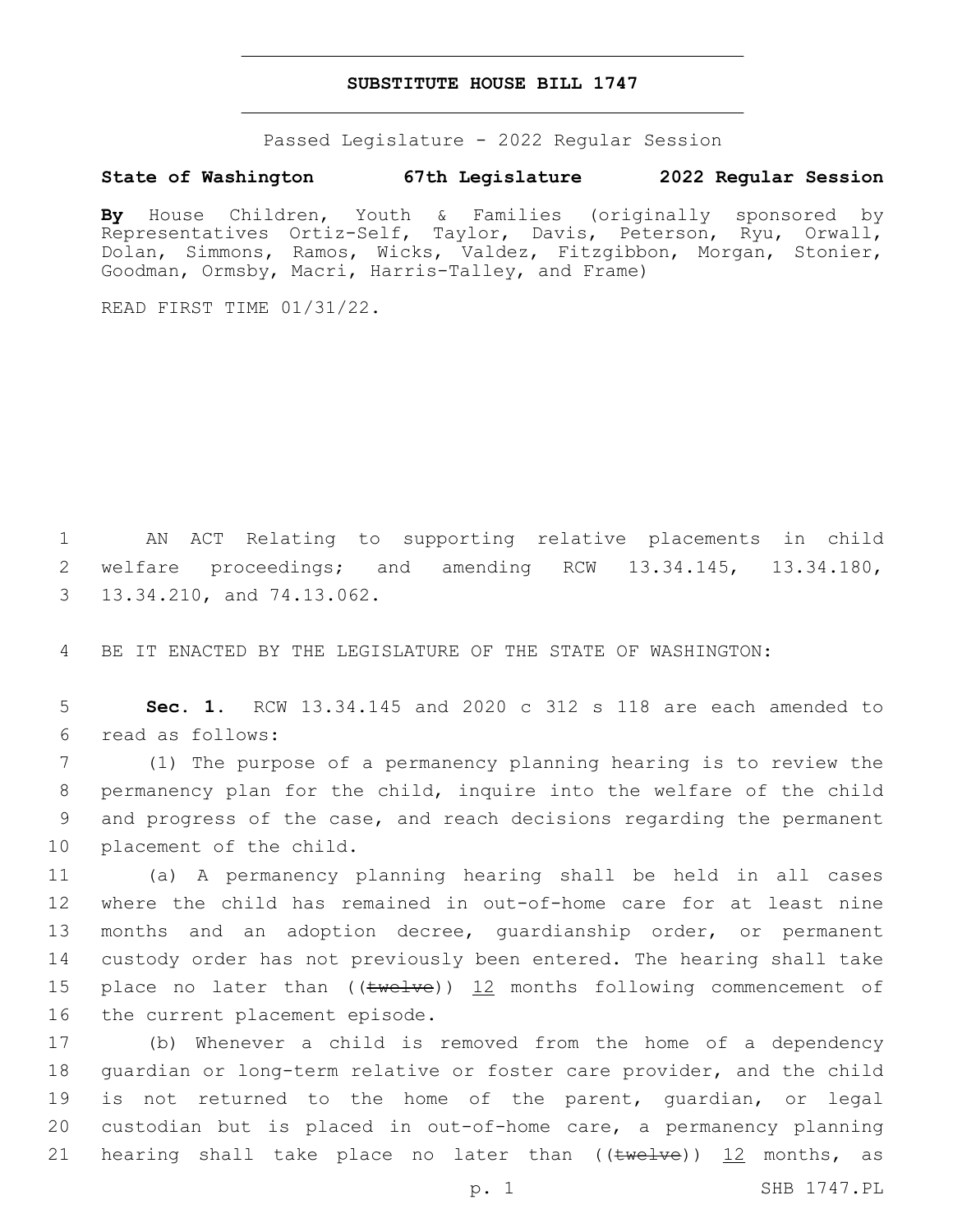provided in this section, following the date of removal unless, prior to the hearing, the child returns to the home of the dependency guardian or long-term care provider, the child is placed in the home of the parent, guardian, or legal custodian, an adoption decree, guardianship order, or a permanent custody order is entered, or the dependency is dismissed. Every effort shall be made to provide stability in long-term placement, and to avoid disruption of placement, unless the child is being returned home or it is in the 9 best interest of the child.

 (c) Permanency planning goals should be achieved at the earliest possible date, preferably before the child has been in out-of-home 12 care for  $($ ( $f$ ifteen)) 15 months. In cases where parental rights have been terminated, the child is legally free for adoption, and adoption has been identified as the primary permanency planning goal, it shall be a goal to complete the adoption within six months following entry 16 of the termination order.

17 (2) No later than  $((\text{ten}))$  10 working days prior to the permanency planning hearing, the agency having custody of the child shall submit a written permanency plan to the court and shall mail a copy of the plan to all parties and their legal counsel, if any.

21 (3) When the youth is at least age ((seventeen)) 17 years but not 22 older than  $($  (seventeen))  $17$  years and six months, the department shall provide the youth with written documentation which explains the availability of extended foster care services and detailed instructions regarding how the youth may access such services after 26 he or she reaches age (( $e$ ighteen)) 18 years.

 (4) At the permanency planning hearing, the court shall conduct 28 the following inquiry:

 (a) If a goal of long-term foster or relative care has been achieved prior to the permanency planning hearing, the court shall review the child's status to determine whether the placement and the plan for the child's care remain appropriate. The court shall find, as of the date of the hearing, that the child's placement and plan of care is the best permanency plan for the child and provide compelling reasons why it continues to not be in the child's best interest to (i) return home; (ii) be placed for adoption; (iii) be placed with a legal guardian; or (iv) be placed with a fit and willing relative. If the child is present at the hearing, the court should ask the child 39 about his or her desired permanency outcome.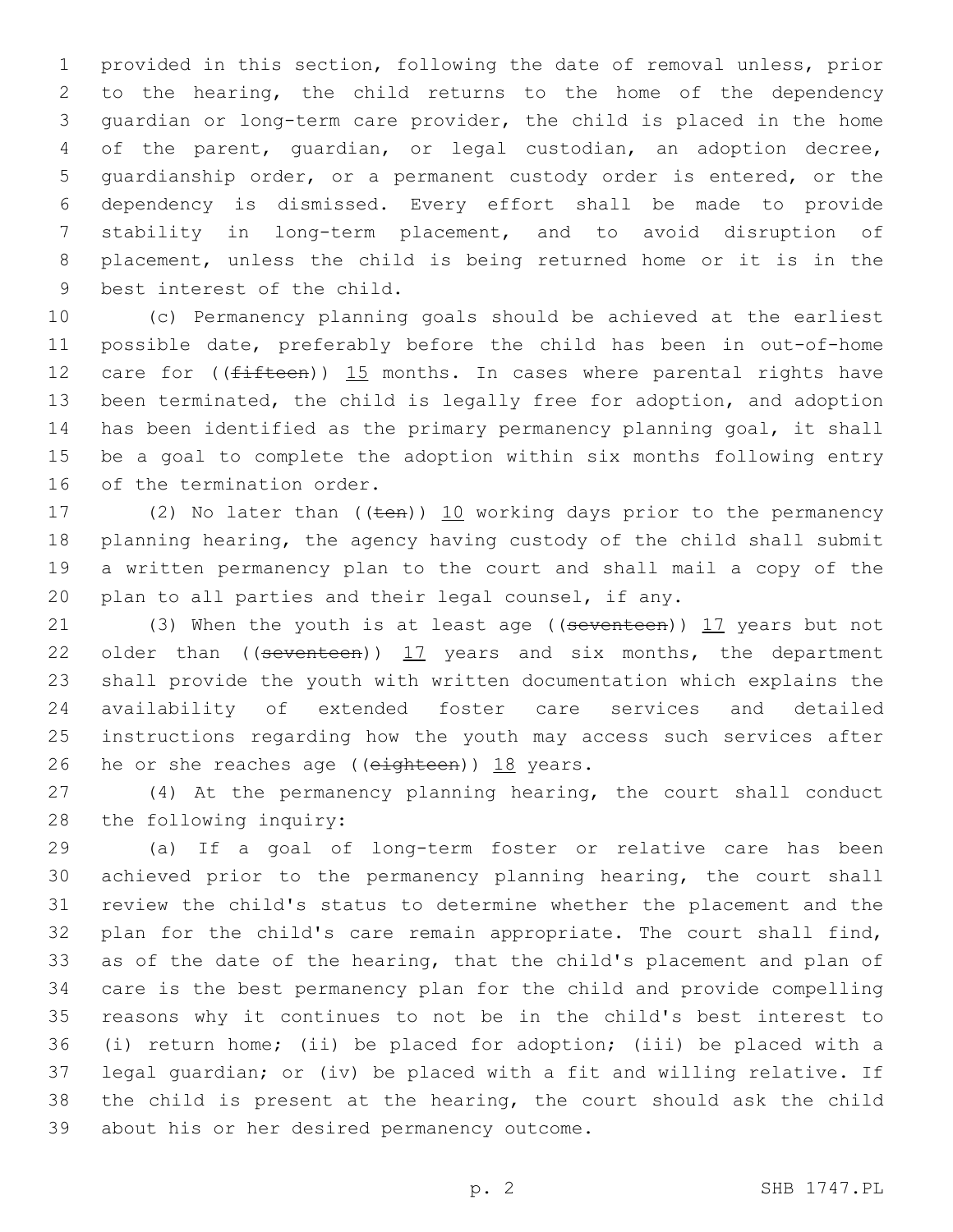(b) In cases where the primary permanency planning goal has not been achieved, the court shall inquire regarding the reasons why the primary goal has not been achieved and determine what needs to be done to make it possible to achieve the primary goal. The court shall review the permanency plan prepared by the agency and make explicit findings regarding each of the following:6

 (i) The continuing necessity for, and the safety and 8 appropriateness of, the placement;

 (ii) The extent of compliance with the permanency plan by the department and any other service providers, the child's parents, the 11 child, and the child's quardian, if any;

 (iii) The extent of any efforts to involve appropriate service providers in addition to department staff in planning to meet the special needs of the child and the child's parents;

 (iv) The progress toward eliminating the causes for the child's placement outside of his or her home and toward returning the child safely to his or her home or obtaining a permanent placement for the 18 child;

 (v) The date by which it is likely that the child will be returned to his or her home or placed for adoption, with a guardian 21 or in some other alternative permanent placement; and

 (vi) If the child has been placed outside of his or her home for 23 (( $fifteen$ ))  $15$  of the most recent (( $twenty-two$ ))  $22$  months, not including any period during which the child was a runaway from the out-of-home placement or the first six months of any period during which the child was returned to his or her home for a trial home visit, the appropriateness of the permanency plan, whether reasonable efforts were made by the department to achieve the goal of the permanency plan, and the circumstances which prevent the child from 30 any of the following:

# (A) Being returned safely to his or her home;

 (B) Having a petition for the involuntary termination of parental 33 rights filed on behalf of the child;

34 (C) Being placed for adoption;

35 (D) Being placed with a quardian;

 (E) Being placed in the home of a fit and willing relative of the 37 child; or

 (F) Being placed in some other alternative permanent placement, including independent living or long-term foster care.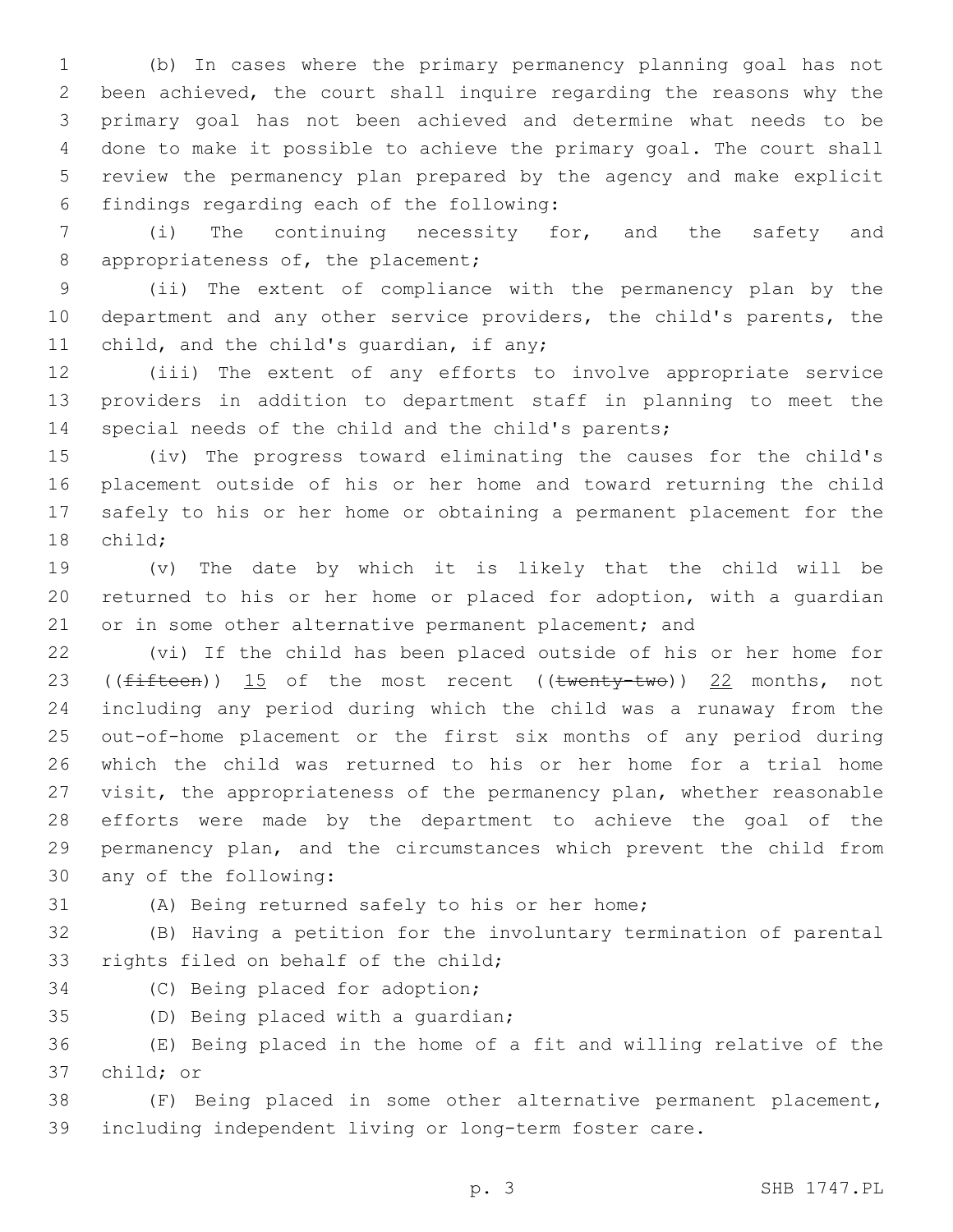(c) Regardless of whether the primary permanency planning goal has been achieved, for a child who remains placed in a qualified residential treatment program as defined in this chapter for at least 4 ((sixty)) 60 days, and remains placed there at subsequent permanency planning hearings, the court shall establish in writing:

 (i) Whether ongoing assessment of the child's strengths and needs continues to support the determination that the child's needs cannot 8 be met through placement in a foster family home;

 (ii) Whether the child's placement provides the most effective 10 and appropriate level of care in the least restrictive environment;

 (iii) Whether the placement is consistent with the child's short and long-term goals as stated in the child's permanency plan;

 (iv) What specific treatment or service needs will be met in the placement, and how long the child is expected to need the treatment 15 or services; and

 (v) What efforts the department has made to prepare the child to return home or be placed with a fit and willing relative as defined in RCW 13.34.030, a Title 13 RCW guardian, a guardian pursuant to RCW 11.130.215, an adoptive parent, or in a foster family home.

 (5) Following this inquiry, at the permanency planning hearing, the court shall order the department to file a petition seeking termination of parental rights if the child has been in out-of-home 23 care for  $(\text{fifteen})$ ) 15 of the last  $((\text{twenty-two}))$  22 months since the date the dependency petition was filed unless the court makes a good cause exception as to why the filing of a termination of parental rights petition is not appropriate. Any good cause finding shall be reviewed at all subsequent hearings pertaining to the child.

 (a) For purposes of this subsection, "good cause exception" includes but is not limited to the following:29

(i) The child is being cared for by a relative;

 (ii) The department has not provided to the child's family such services as the court and the department have deemed necessary for 33 the child's safe return home;

 (iii) The department has documented in the case plan a compelling reason for determining that filing a petition to terminate parental rights would not be in the child's best interests;

 (iv) The parent is incarcerated, or the parent's prior incarceration is a significant factor in why the child has been in 39 foster care for  $((fifteen))$  15 of the last  $((twenty-two))$  22 months, the parent maintains a meaningful role in the child's life, and the

p. 4 SHB 1747.PL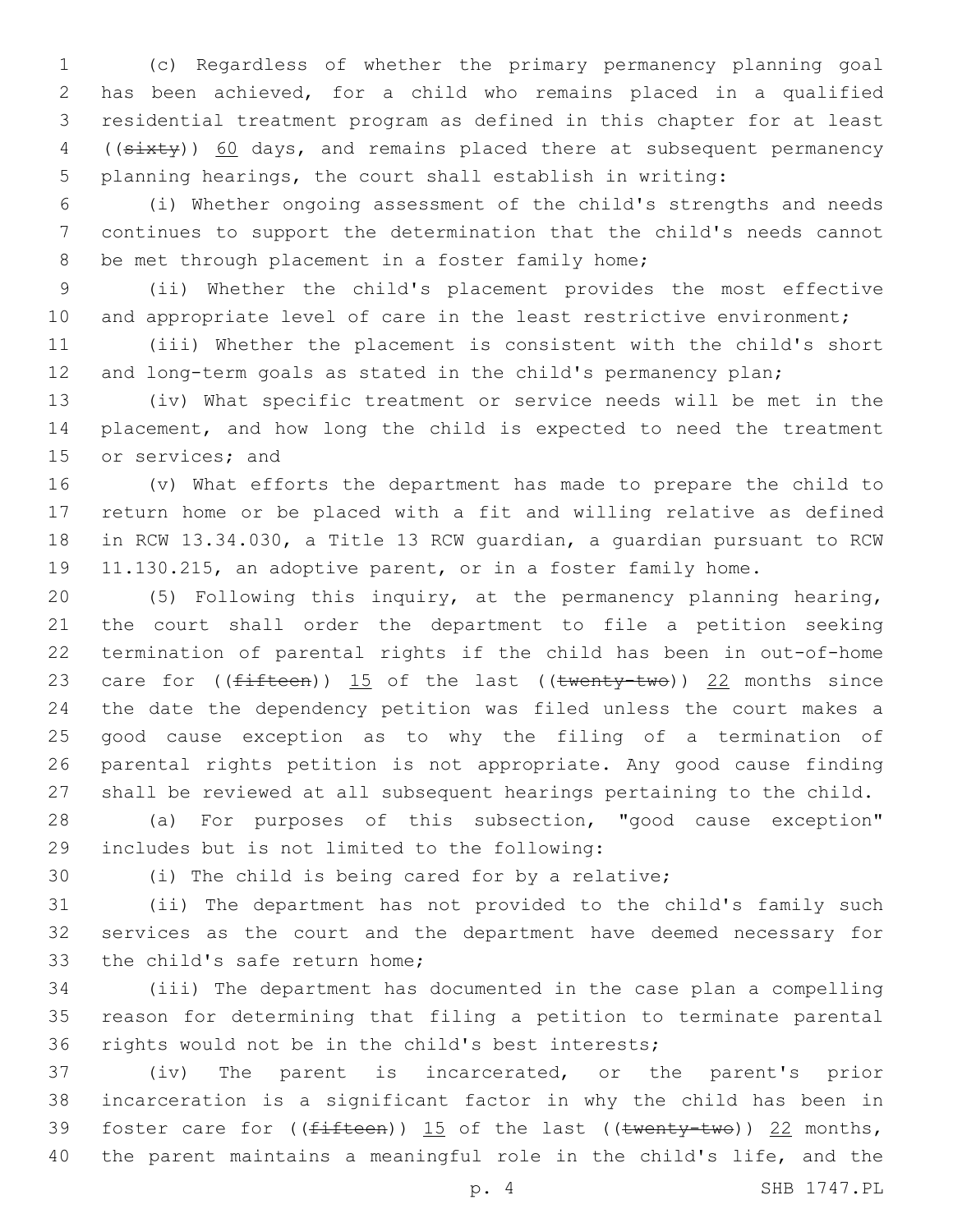department has not documented another reason why it would be otherwise appropriate to file a petition pursuant to this section;

 (v) Where a parent has been accepted into a dependency treatment court program or long-term substance abuse or dual diagnoses treatment program and is demonstrating compliance with treatment 6 goals;  $((\theta \cdot \hat{r}))$ 

 (vi) Where a parent who has been court ordered to complete services necessary for the child's safe return home files a declaration under penalty of perjury stating the parent's financial inability to pay for the same court-ordered services, and also declares the department was unwilling or unable to pay for the same 12 services necessary for the child's safe return home; or

 (vii) The department has not yet met with the caregiver for the child to discuss guardianship as an alternative to adoption or the 15 court has determined that quardianship is an appropriate permanent 16 plan.

 (b) The court's assessment of whether a parent who is incarcerated maintains a meaningful role in the child's life may 19 include consideration of the following:

 (i) The parent's expressions or acts of manifesting concern for 21 the child, such as letters, telephone calls, visits, and other forms 22 of communication with the child:

 (ii) The parent's efforts to communicate and work with the department or other individuals for the purpose of complying with the service plan and repairing, maintaining, or building the parent-child 26 relationship;

 (iii) A positive response by the parent to the reasonable efforts 28 of the department;

 (iv) Information provided by individuals or agencies in a reasonable position to assist the court in making this assessment, including but not limited to the parent's attorney, correctional and mental health personnel, or other individuals providing services to 33 the parent;

 (v) Limitations in the parent's access to family support programs, therapeutic services, and visiting opportunities, restrictions to telephone and mail services, inability to participate in foster care planning meetings, and difficulty accessing lawyers and participating meaningfully in court proceedings; and

 (vi) Whether the continued involvement of the parent in the 40 child's life is in the child's best interest.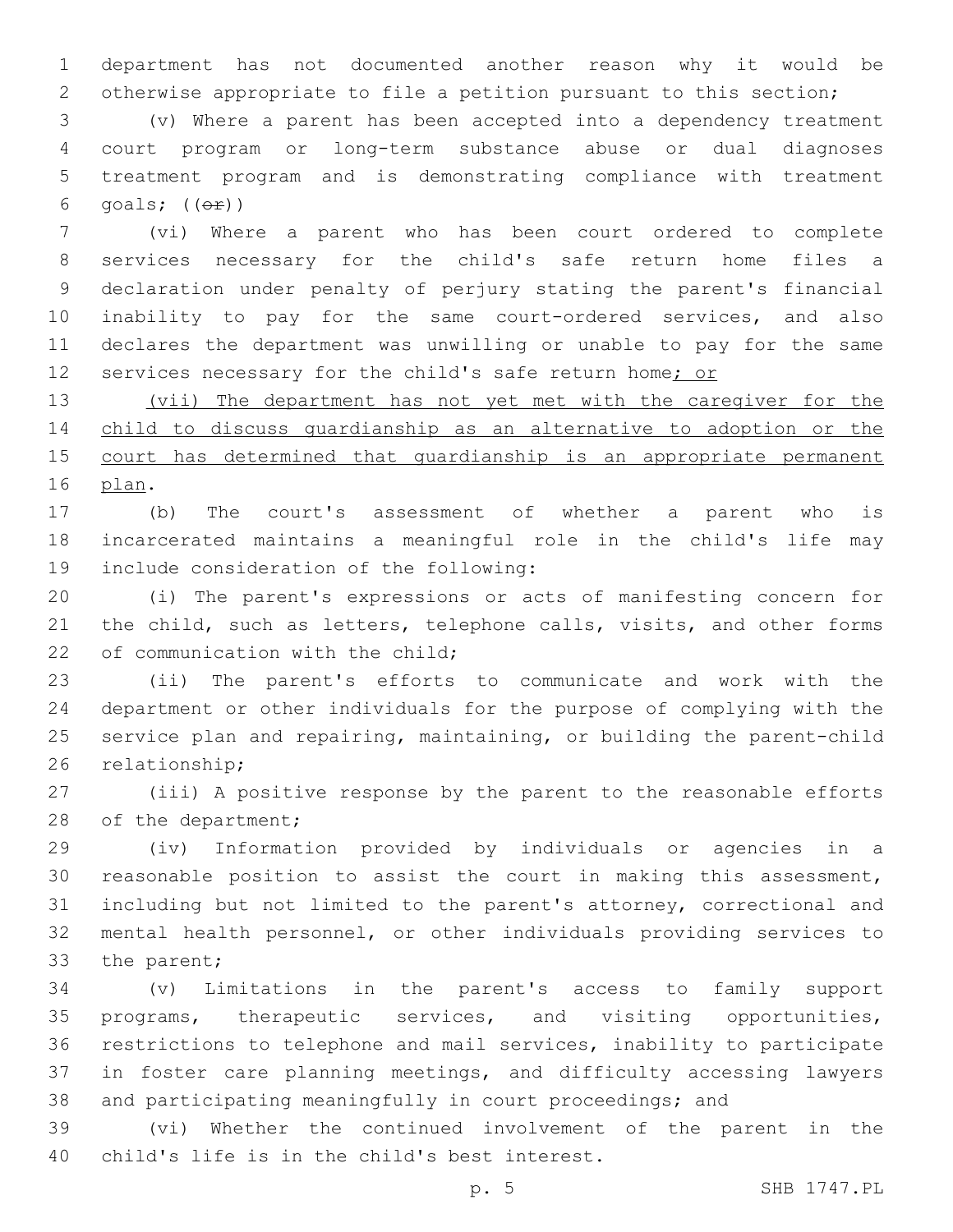(c) The constraints of a parent's current or prior incarceration and associated delays or barriers to accessing court-mandated services may be considered in rebuttal to a claim of aggravated circumstances under RCW 13.34.132(4)(h) for a parent's failure to 5 complete available treatment.

 (6)(a) If the permanency plan identifies independent living as a goal, the court at the permanency planning hearing shall make a finding that the provision of services to assist the child in making a transition from foster care to independent living will allow the child to manage his or her financial, personal, social, educational, and nonfinancial affairs prior to approving independent living as a permanency plan of care. The court will inquire whether the child has been provided information about extended foster care services.

 (b) The permanency plan shall also specifically identify the services, including extended foster care services, where appropriate, that will be provided to assist the child to make a successful transition from foster care to independent living.

 (c) The department shall not discharge a child to an independent living situation before the child is eighteen years of age unless the child becomes emancipated pursuant to chapter 13.64 RCW.

 (7) If the child has resided in the home of a foster parent or relative for more than six months prior to the permanency planning 23 hearing, the court shall:

 (a) Enter a finding regarding whether the foster parent or relative was informed of the hearing as required in RCW 74.13.280, 26 13.34.215(6), and 13.34.096; and

27 (b) ((If the department is recommending a placement other than 28 the child's current placement with a foster parent, relative, or 29 other suitable person, enter a finding as to the reasons for the recommendation for a change in placement.)) Instruct the department to discuss guardianship as a permanent option for the child with the child's parents and caregiver as an alternative to termination of parental rights and adoption. No child who is placed with a relative or other suitable person may be moved, unless, pursuant to the criteria established in RCW 13.34.130, the court finds that a change in circumstances necessitates a change in placement.

 (8) In all cases, at the permanency planning hearing, the court 38 shall:

 (a)(i) Order the permanency plan prepared by the department to be 40 implemented; or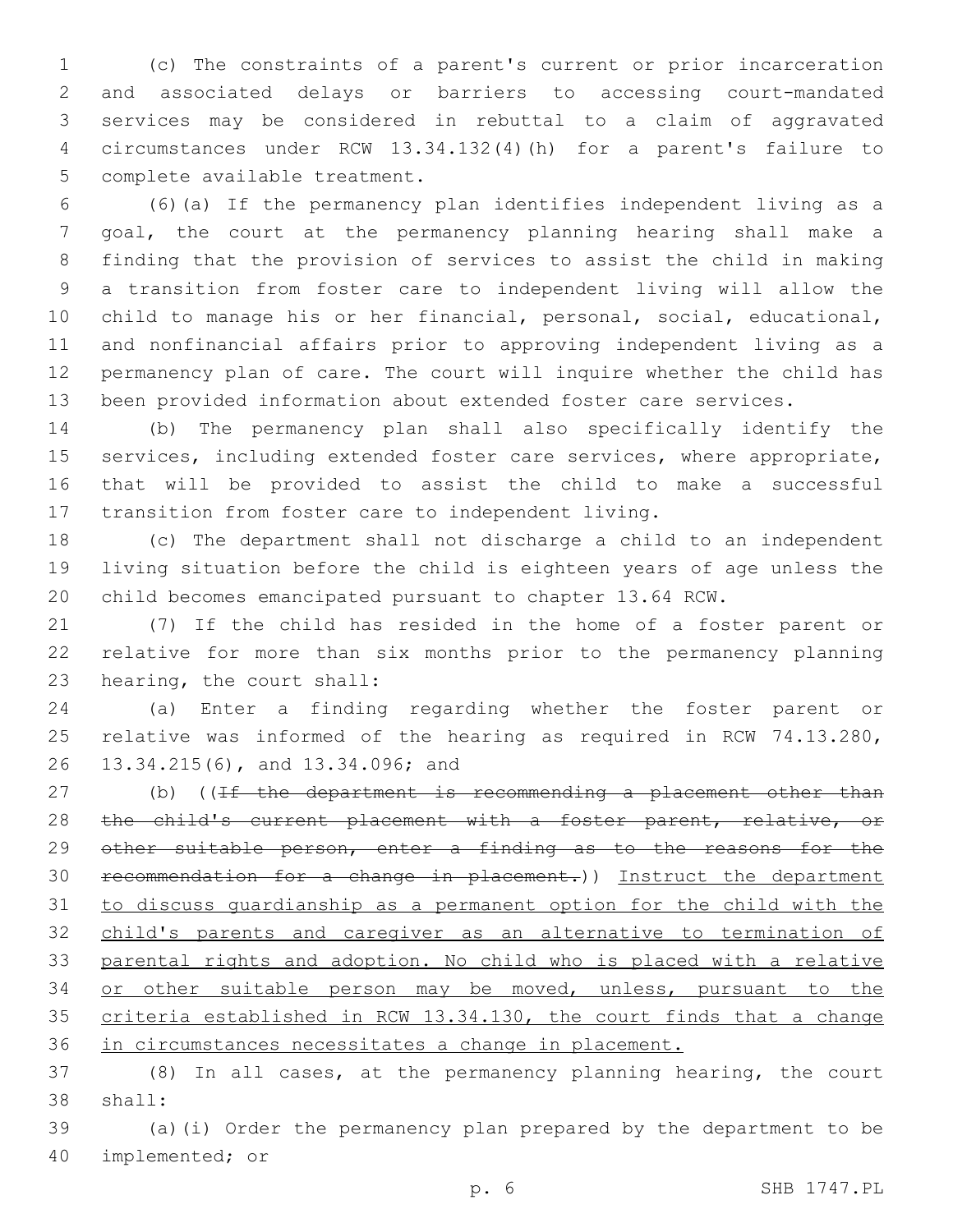(ii) Modify the permanency plan, and order implementation of the 2 modified plan; and

 (b)(i) Order the child returned home only if the court finds that a reason for removal as set forth in RCW 13.34.130 no longer exists; or5

 (ii) Order the child to remain in out-of-home care for a limited specified time period while efforts are made to implement the 8 permanency plan.

 (9) Following the first permanency planning hearing, the court shall hold a further permanency planning hearing in accordance with 11 this section at least once every ((twelve)) 12 months until a permanency planning goal is achieved or the dependency is dismissed, 13 whichever occurs first.

 (10) Prior to the second permanency planning hearing, the agency that has custody of the child shall consider whether to file a 16 petition for termination of parental rights.

 (11) If the court orders the child returned home, casework 18 supervision by the department shall continue for at least six months, at which time a review hearing shall be held pursuant to RCW 13.34.138, and the court shall determine the need for continued 21 intervention.

 (12) The juvenile court may hear a petition for permanent legal custody when: (a) The court has ordered implementation of a permanency plan that includes permanent legal custody; and (b) the party pursuing the permanent legal custody is the party identified in the permanency plan as the prospective legal custodian. During the pendency of such proceeding, the court shall conduct review hearings and further permanency planning hearings as provided in this chapter. At the conclusion of the legal guardianship or permanent legal custody proceeding, a juvenile court hearing shall be held for the purpose of determining whether dependency should be dismissed. If a 32 quardianship or permanent custody order has been entered, the 33 dependency shall be dismissed.

 (13) Continued juvenile court jurisdiction under this chapter shall not be a barrier to the entry of an order establishing a legal guardianship or permanent legal custody when the requirements of 37 subsection (12) of this section are met.

 (14) Nothing in this chapter may be construed to limit the ability of the agency that has custody of the child to file a petition for termination of parental rights or a guardianship

p. 7 SHB 1747.PL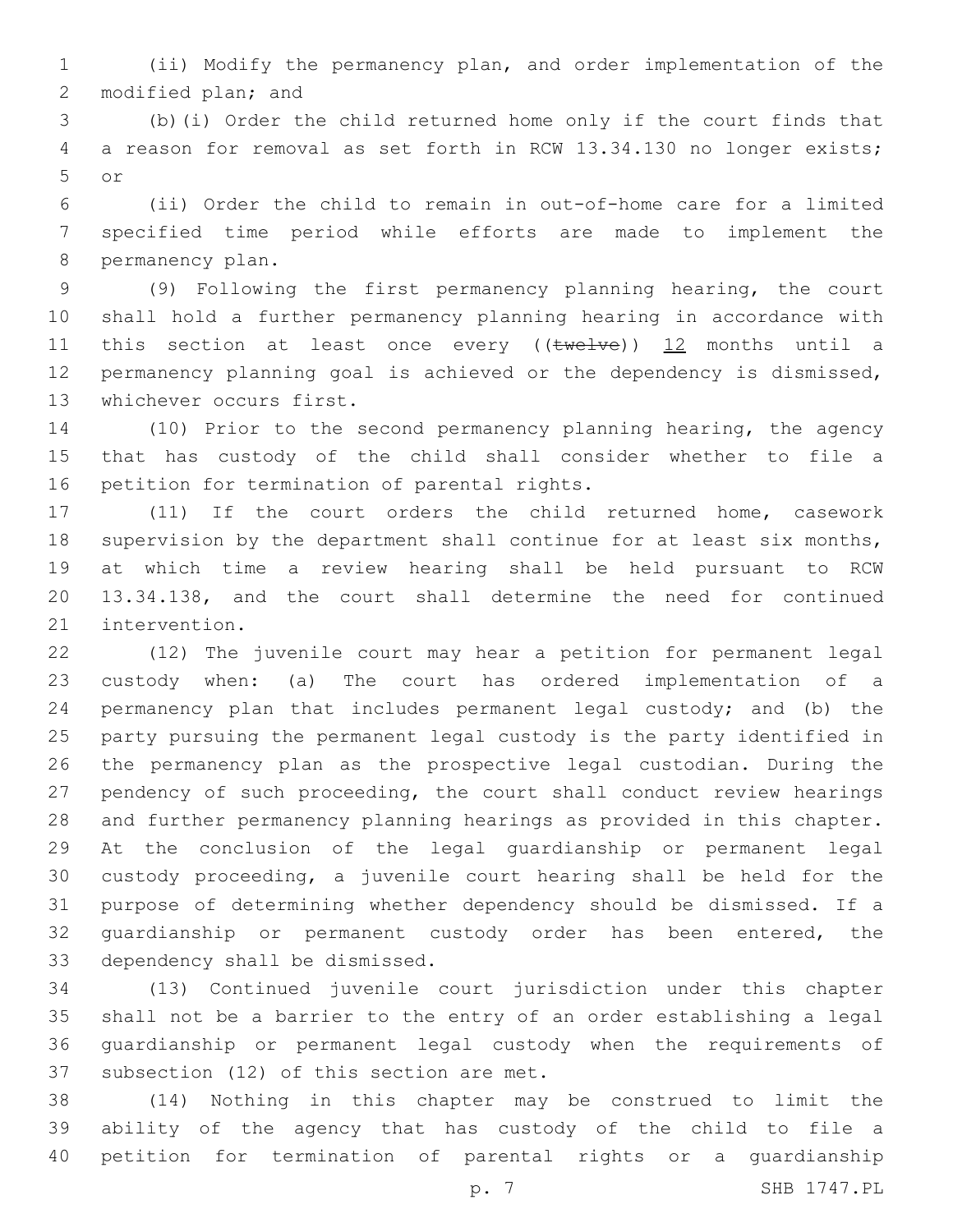petition at any time following the establishment of dependency. Upon the filing of such a petition, a fact-finding hearing shall be scheduled and held in accordance with this chapter unless the department requests dismissal of the petition prior to the hearing or unless the parties enter an agreed order terminating parental rights, establishing guardianship, or otherwise resolving the matter.

 (15) The approval of a permanency plan that does not contemplate return of the child to the parent does not relieve the department of its obligation to provide reasonable services, under this chapter, intended to effectuate the return of the child to the parent, including but not limited to, visitation rights. The court shall consider the child's relationships with siblings in accordance with 13 RCW 13.34.130.

 (16) Nothing in this chapter may be construed to limit the procedural due process rights of any party in a termination or 16 quardianship proceeding filed under this chapter.

 **Sec. 2.** RCW 13.34.180 and 2018 c 284 s 20 are each amended to 18 read as follows:

 (1) A petition seeking termination of a parent and child relationship may be filed in juvenile court by any party to the dependency proceedings concerning that child. Such petition shall conform to the requirements of RCW 13.34.040, shall be served upon the parties as provided in RCW 13.34.070(8), and shall allege all of the following unless subsection (3) or (4) of this section applies:

(a) That the child has been found to be a dependent child;

 (b) That the court has entered a dispositional order pursuant to 27 RCW 13.34.130;

 (c) That the child has been removed or will, at the time of the hearing, have been removed from the custody of the parent for a period of at least six months pursuant to a finding of dependency;

 (d) That the services ordered under RCW 13.34.136 have been expressly and understandably offered or provided and all necessary services, reasonably available, capable of correcting the parental deficiencies within the foreseeable future have been expressly and 35 understandably offered or provided;

 (e) That there is little likelihood that conditions will be remedied so that the child can be returned to the parent in the near future. A parent's failure to substantially improve parental 39 deficiencies within (( $t$ welve)) 12 months following entry of the

p. 8 SHB 1747.PL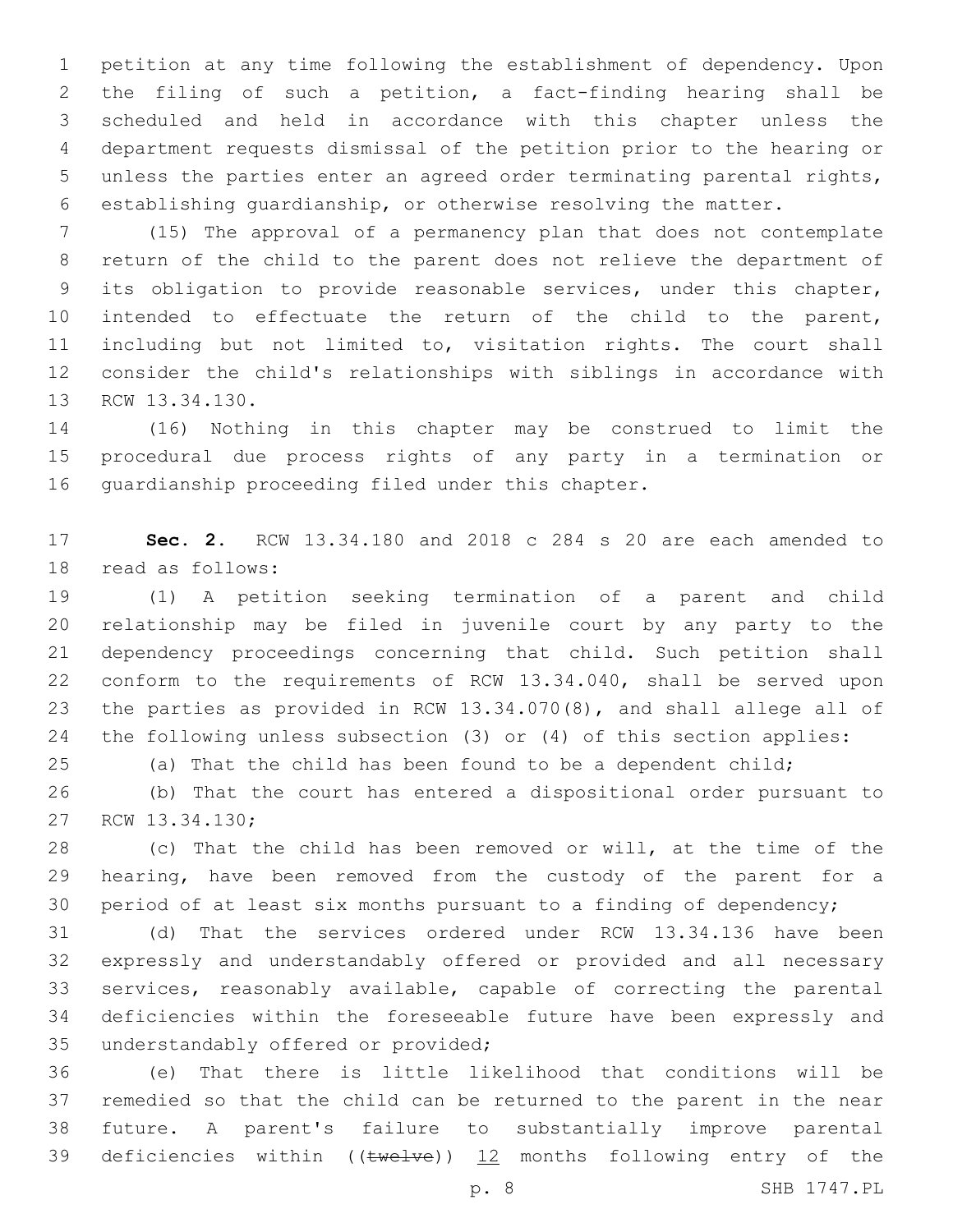dispositional order shall give rise to a rebuttable presumption that there is little likelihood that conditions will be remedied so that the child can be returned to the parent in the near future. The presumption shall not arise unless the petitioner makes a showing that all necessary services reasonably capable of correcting the parental deficiencies within the foreseeable future have been clearly offered or provided. In determining whether the conditions will be remedied the court may consider, but is not limited to, the following 9 factors:

 (i) Use of intoxicating or controlled substances so as to render the parent incapable of providing proper care for the child for extended periods of time or for periods of time that present a risk of imminent harm to the child, and documented unwillingness of the parent to receive and complete treatment or documented multiple 15 failed treatment attempts;

 (ii) Psychological incapacity or mental deficiency of the parent that is so severe and chronic as to render the parent incapable of providing proper care for the child for extended periods of time or for periods of time that present a risk of imminent harm to the child, and documented unwillingness of the parent to receive and complete treatment or documentation that there is no treatment that can render the parent capable of providing proper care for the child 23 in the near future; or

 (iii) Failure of the parent to have contact with the child for an extended period of time after the filing of the dependency petition if the parent was provided an opportunity to have a relationship with the child by the department or the court and received documented notice of the potential consequences of this failure, except that the actual inability of a parent to have visitation with the child including, but not limited to, mitigating circumstances such as a parent's current or prior incarceration or service in the military does not in and of itself constitute failure to have contact with the 33 child; and

 (f) That continuation of the parent and child relationship clearly diminishes the child's prospects for early integration into a 36 stable and permanent home. In making this determination, the court must consider the efforts taken by the department to support a guardianship and whether a guardianship is available as a permanent 39 option for the child. If the parent is incarcerated, the court shall consider whether a parent maintains a meaningful role in his or her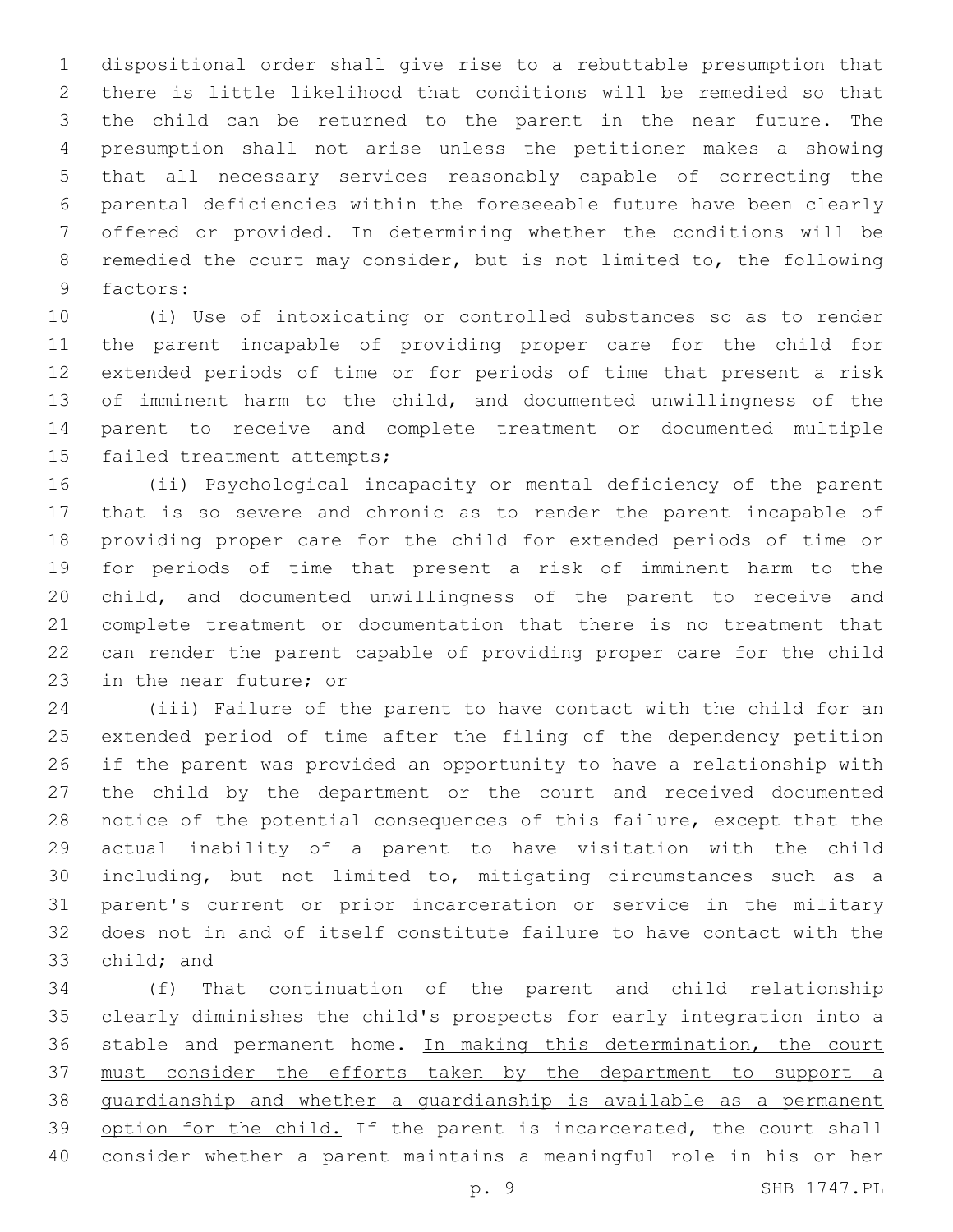child's life based on factors identified in RCW 13.34.145(5)(b); whether the department made reasonable efforts as defined in this chapter; and whether particular barriers existed as described in RCW 13.34.145(5)(b) including, but not limited to, delays or barriers experienced in keeping the agency apprised of his or her location and in accessing visitation or other meaningful contact with the child.

 (2) As evidence of rebuttal to any presumption established pursuant to subsection (1)(e) of this section, the court may consider the particular constraints of a parent's current or prior incarceration. Such evidence may include, but is not limited to, delays or barriers a parent may experience in keeping the agency apprised of his or her location and in accessing visitation or other 13 meaningful contact with the child.

 (3) In lieu of the allegations in subsection (1) of this section, the petition may allege that the child was found under such circumstances that the whereabouts of the child's parent are unknown and no person has acknowledged paternity or maternity and requested custody of the child within two months after the child was found.

 (4) In lieu of the allegations in subsection (1)(b) through (f) of this section, the petition may allege that the parent has been 21 convicted of:

 (a) Murder in the first degree, murder in the second degree, or homicide by abuse as defined in chapter 9A.32 RCW against another 24 child of the parent;

 (b) Manslaughter in the first degree or manslaughter in the second degree, as defined in chapter 9A.32 RCW against another child 27 of the parent;

 (c) Attempting, conspiring, or soliciting another to commit one or more of the crimes listed in (a) or (b) of this subsection; or

 (d) Assault in the first or second degree, as defined in chapter 9A.36 RCW, against the surviving child or another child of the 32 parent.

 (5) When a parent has been sentenced to a long-term incarceration and has maintained a meaningful role in the child's life considering the factors provided in RCW 13.34.145(5)(b), and it is in the best interest of the child, the department should consider a permanent placement that allows the parent to maintain a relationship with his or her child, such as, but not limited to, a guardianship pursuant to 39 chapter 13.36 RCW.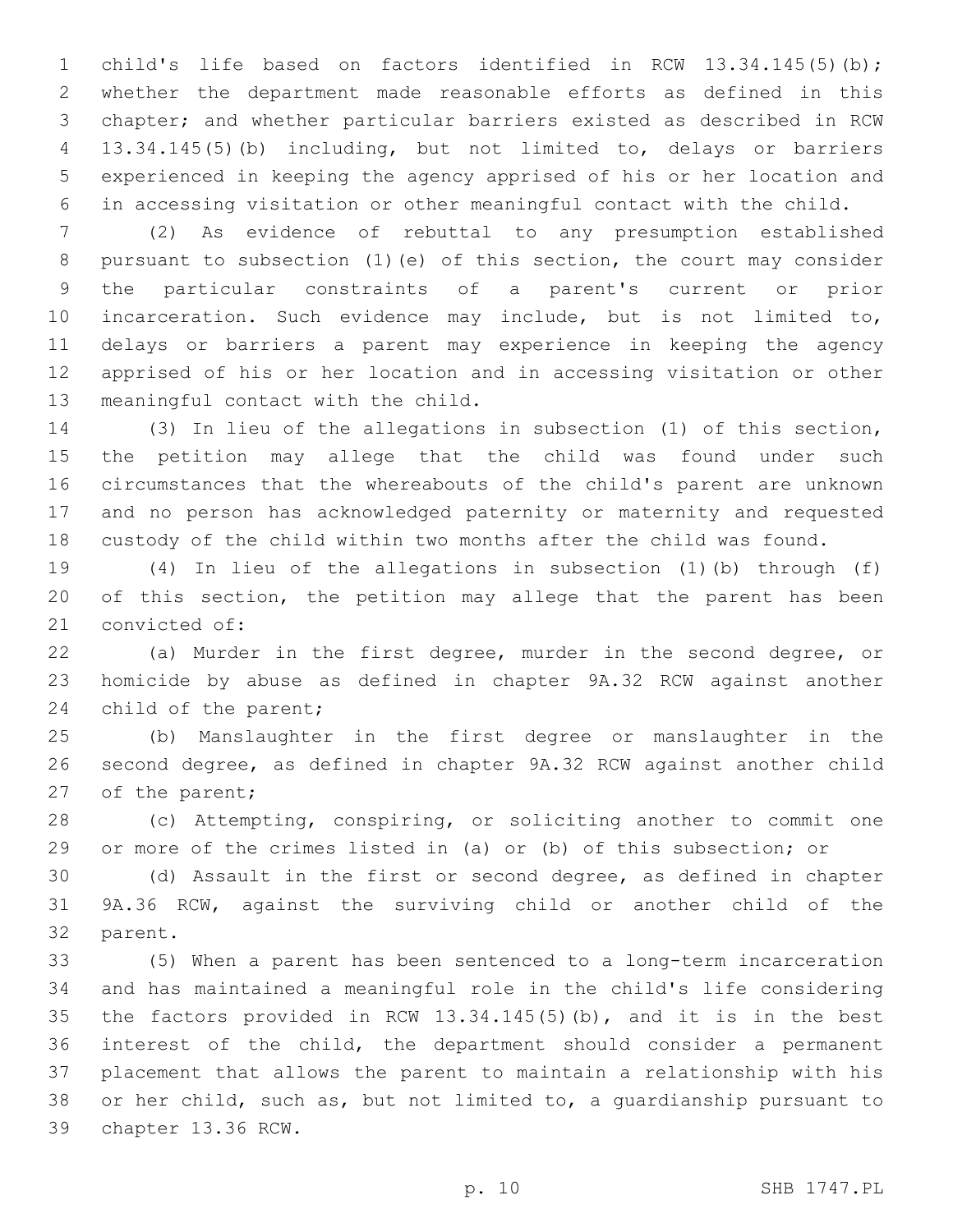(6) Notice of rights shall be served upon the parent, guardian, or legal custodian with the petition and shall be in substantially 3 the following form:

## "NOTICE4

 A petition for termination of parental rights has been filed against you. You have important legal rights and you must take steps to protect your interests. This petition could result in permanent loss of your parental rights.

 1. You have the right to a fact-finding hearing before a 10 judge.

 2. You have the right to have a lawyer represent you at 12 the hearing. A lawyer can look at the files in your case, talk to the department of children, youth, and families or other agencies, tell you about the law, help you understand your rights, and help you at hearings. If you cannot afford a lawyer, the court will appoint one to represent you. To get a court-appointed lawyer you must contact: (explain local 18 procedure) .

 3. At the hearing, you have the right to speak on your own behalf, to introduce evidence, to examine witnesses, and to receive a decision based solely on the evidence presented 22 to the judge.

23 You should be present at this hearing.

24 You may call \_\_\_\_(insert agency) \_\_\_\_\_ for more information about your child. The agency's name and telephone number are (insert name and telephone number) ."26

 **Sec. 3.** RCW 13.34.210 and 2020 c 312 s 120 are each amended to read as follows:28

 If, upon entering an order terminating the parental rights of a parent, there remains no parent having parental rights, the court shall commit the child to the custody of the department willing to accept custody for the purpose of placing the child for adoption. If an adoptive home has not been identified, the department shall place the child in a licensed foster home, or take other suitable measures 35 for the care and welfare of the child. The placement standards provided in RCW 13.34.130 continue to apply throughout the life of 37 the case, except that the court need not consider whether reunification with the parent will be hindered when evaluating